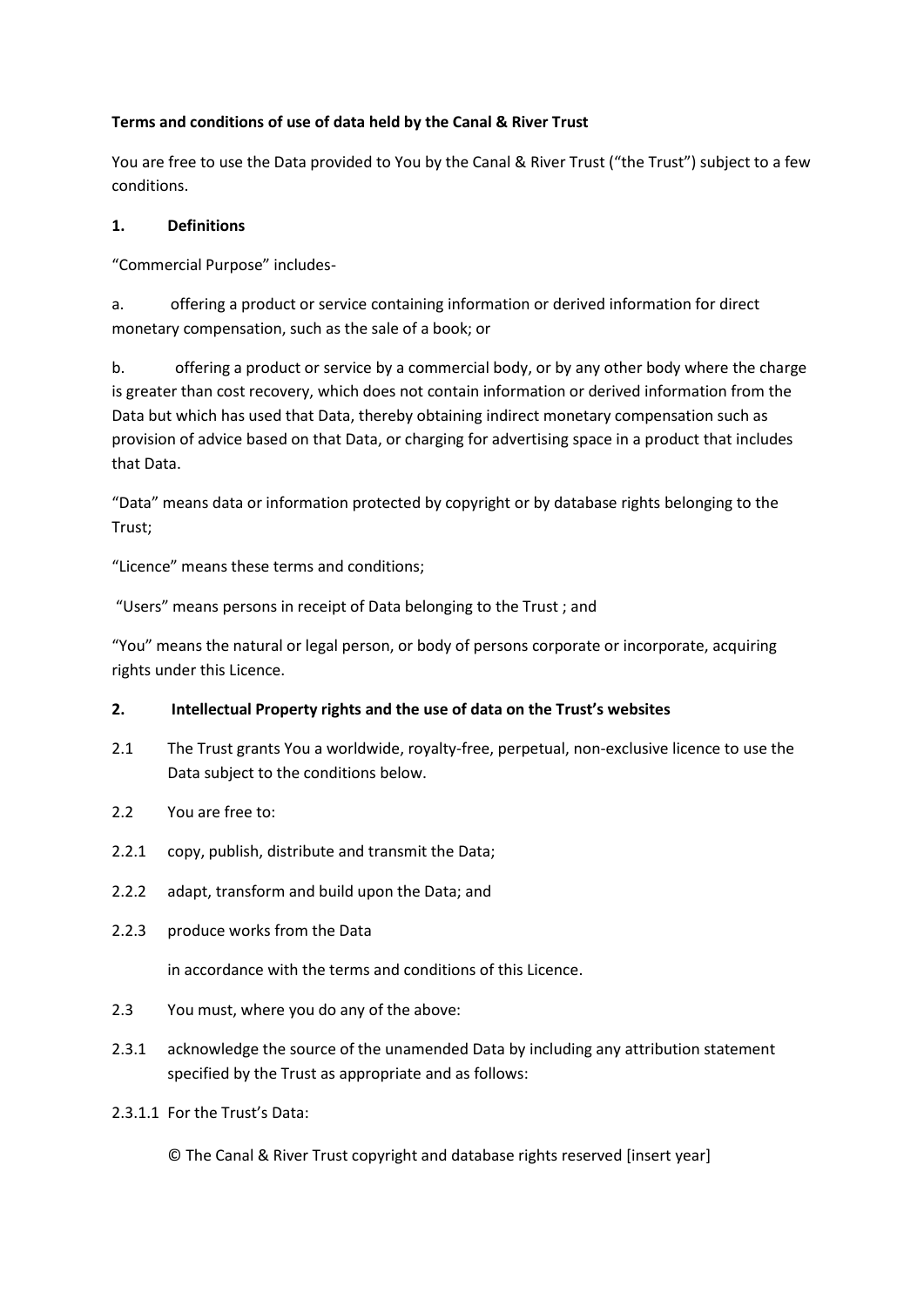### 2.3.1.2 Where Ordnance Survey data is used :

© Ordnance Survey Crown copyright. All rights reserved [insert year]

2.3.1.3 Where Royal Mail data is used:

© Royal Mail copyright and database rights [insert year]

providing a copy of :

- a) this licence for the Trust's Data;
- b) the OS End User Licence where Ordnance Survey data is used; and
- c) the Royal Mail Licence where Royal Mail data is used,

and inform Your Users or anyone else that You pass the Data onto to abide by these terms and conditions.

- 2.3.2 ensure that you do not use the Information in a way that suggests any official status or that the Trust endorses You or Your Use of the Data;
- 2.3.3 ensure that Your Use of the Data does not breach the Data Protection Act 1998 or the Privacy and Electronic Communications (EC Directive) Regulations 2003 or any other relevant legislation; and
- 2.3.4 ensure that any intended use of the Data does not represent a risk of being misleading to anyone You pass the Data onto, or be damaging to the Trust's reputation.

#### **3. Exemptions**

- 3.1 This licence does not permit the use of:
- 3.1.1 personal data in the Data;
- 3.1.2 the Trust logos, except where permitted in writing by the Trust;
- 3.1.3 third party rights that the Trust is not authorised to license;
- 3.1.4 Data for or in connection with or for the direct or indirect benefit of any Commercial Purpose; and
- 3.1.5 Data subject to other third party intellectual property rights, including patents, trademarks, and design rights.

#### **4. No warranty**

- 4.1 The Data supplied by the Trust is for general information purposes only and may include information provided to the Trust by third parties. Whilst the Trust endeavours to keep the Data accurate and up to date, the Trust makes no representations or warranties of any kind, express or implied, about the completeness, accuracy, reliability, suitability or availability with respect to the Data for any particular purpose. Any reliance You place on the Data is strictly at Your own risk.
- 4.2 The Trust does not promise that the media on which the Data has been provided will always be free from defects, computer viruses, worms, trojan horses, software locks or other similar